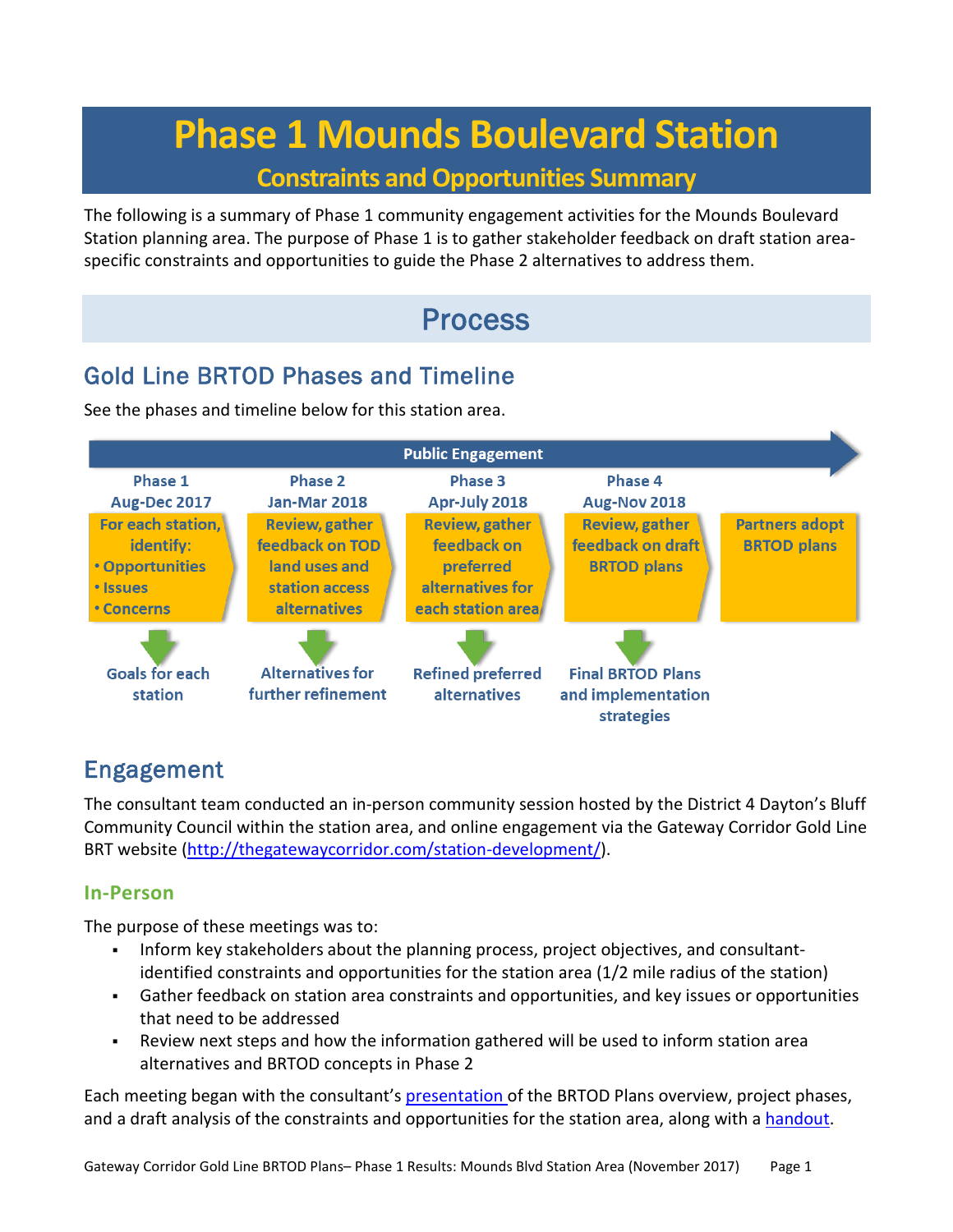Participants then provided feedback on constraints and opportunities on a Response Sheet that included a graphic description and the following questions:

Questions related to station area **constraints**:

- What other constraints do you think are missing?
- What prevents you or your family from getting to transit or neighborhood destinations by walking or biking?
- Within walking or biking distance of your home, what types of uses are missing that would benefit you or your family?

### Questions related to station area **opportunities**:

- What other opportunities do you think are missing?
- What kinds of improvements would encourage or support you to walk or bike to the BRT station and places in your neighborhood?
- At this station area or within walking or biking distance of your home, what types of uses would be most useful and convenient for you and your family?

### **In-person sessions included the following:**

• Community feedback session hosted by the District 4 Dayton's Bluff Community Council for St Paul station areas at Mounds Boulevard, Earl, and Etna; October 11, 2017, 6:30-8:00 pm at Dayton's Bluff Recreation Center 800 Conway St, St Paul

### **Online**

Online feedback was gathered in October through early November 2017 via a link on the Gateway Corridor Gold Line BRT website. Participants were provided with basic project information followed by exactly the same graphics and questions described above for in-person engagement

## Station Area Objectives

In-person and on-line engagement provided feedback on draft station area constraints and opportunities to help shape specific station area objectives to guide Phase 2 station area land use and access alternatives. Key objectives identified for this station area include the following:

- Preserve and promote neighborhood historic character
- Preserve and enhance environment for existing business
- Preserve parking and auto access for Hudson Road businesses
- Create a safe station environment
- Ensure safe walking and biking
- Promote compatible development

## Results: Constraints and Opportunities

The results compilations below are from in-person and online feedback, along with the graphics and explanations that were provided to participants.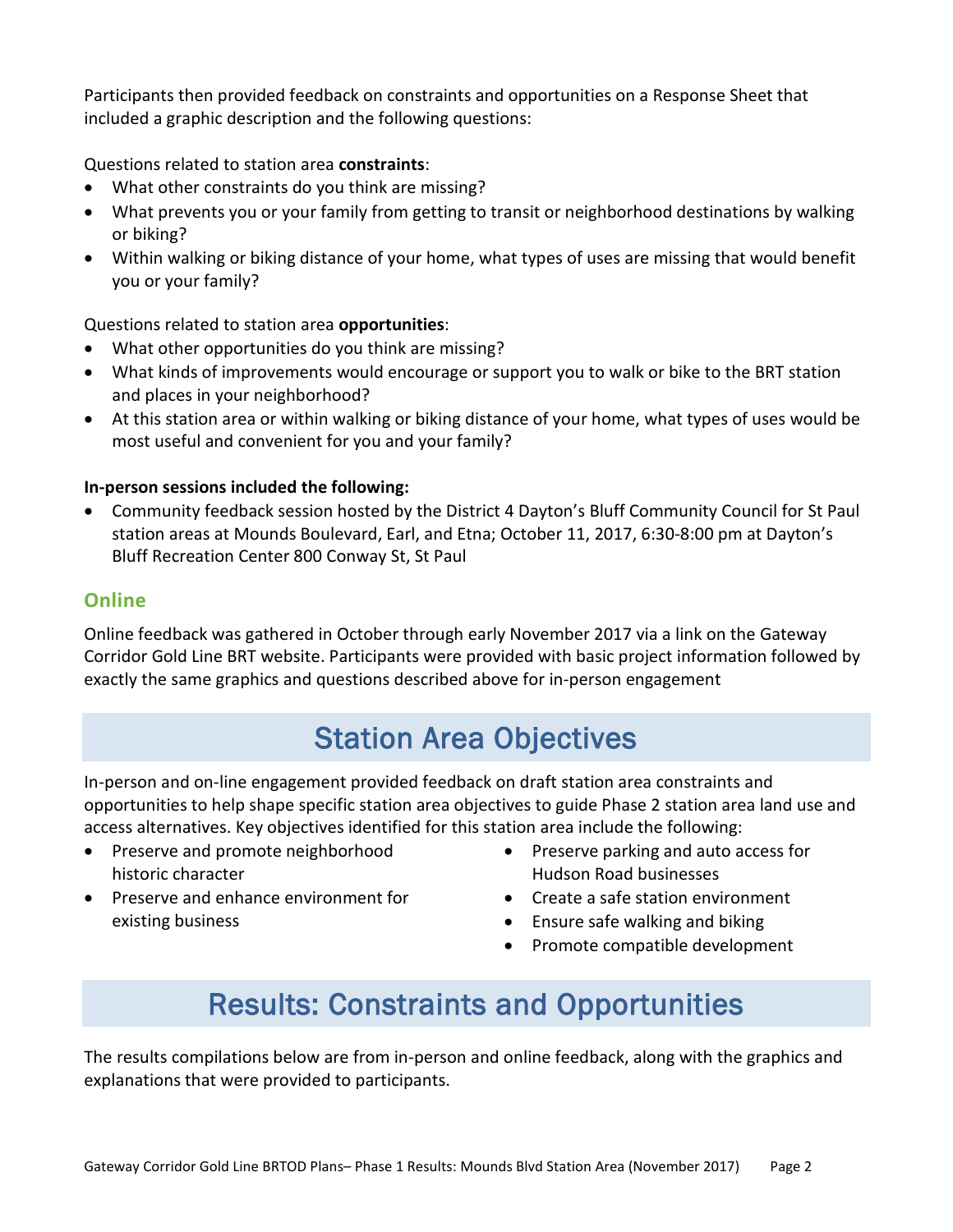## **Constraints**

### **Content**

Participants provided feedback via a written Response Sheet that contained the graphic, description,

and questions shown below. Today, Mounds Boulevard is a barrier to those who choose to walk or bicycle from the south and west of the future Mounds station, and freeway noise and air quality will impact transit riders at the platform. I-94, along with steep slopes, is a major barrier to residents and businesses on the south side of the freeway. Future new development around the Mounds Boulevard station is limited as the neighborhood is largely built out.

- What other constraints do you think are missing?
- What prevents you or your family from getting to transit or
- Largely built-out neighborhood with so<br>historic properties —few potential<br>development sites **METROPLITAN STATE** SITY Walk **UNIVERSITY Highly Transit-Supportive Use** Portions of campus outside<br>a 5-minute walking distance **Transit-Dependent Population** No current strategy<br>to stabilize neighborhood **Hostile Station** Environment Poor walking and biking ronment with heavy traffic<br>and freeway noise Hudson Rd **Freeway & Steep Slope Barriers** Prohibits pedestrian and bicyclist access to transit; approximately ½ of<br>potential BRT riders are lost **Maple Street Bridge** Long crossing distance exposes pedestrians and cyclists to freeway noise **Poor Mounds Boulevard Connection** Inadequate sidewalks and no bike lanes reduction is and to the lane.<br>Letween housing and businesses south<br>of the freeway and the future station

Limited Infill Development<br>Opportunities

WITH ANYWAY ANTENDAM

115434371814

neighborhood destinations by walking or biking?

- Within walking or biking distance of your home, what types of uses are missing that would benefit you or your family?
- Additional comments, questions, or concerns about constraints in this station area?

### **Feedback**

- **1. What other constraints do you think are missing?** 
	- Maria much busier and with historic properties
	- Maria poses potential conflicts with buses in mixed traffic
	- Maria: concern about taking sidewalks, properties
	- Maria option puts buses in middle of designated historic district Limited parking at either Mounds or Maria; weight is issue on 3rd St bridge
	- Many children use Maria to get to and from Dayton's Bluff School; topography is icy in winter
- **2. What prevents you or your family from getting to transit or neighborhood destinations by walking or biking?**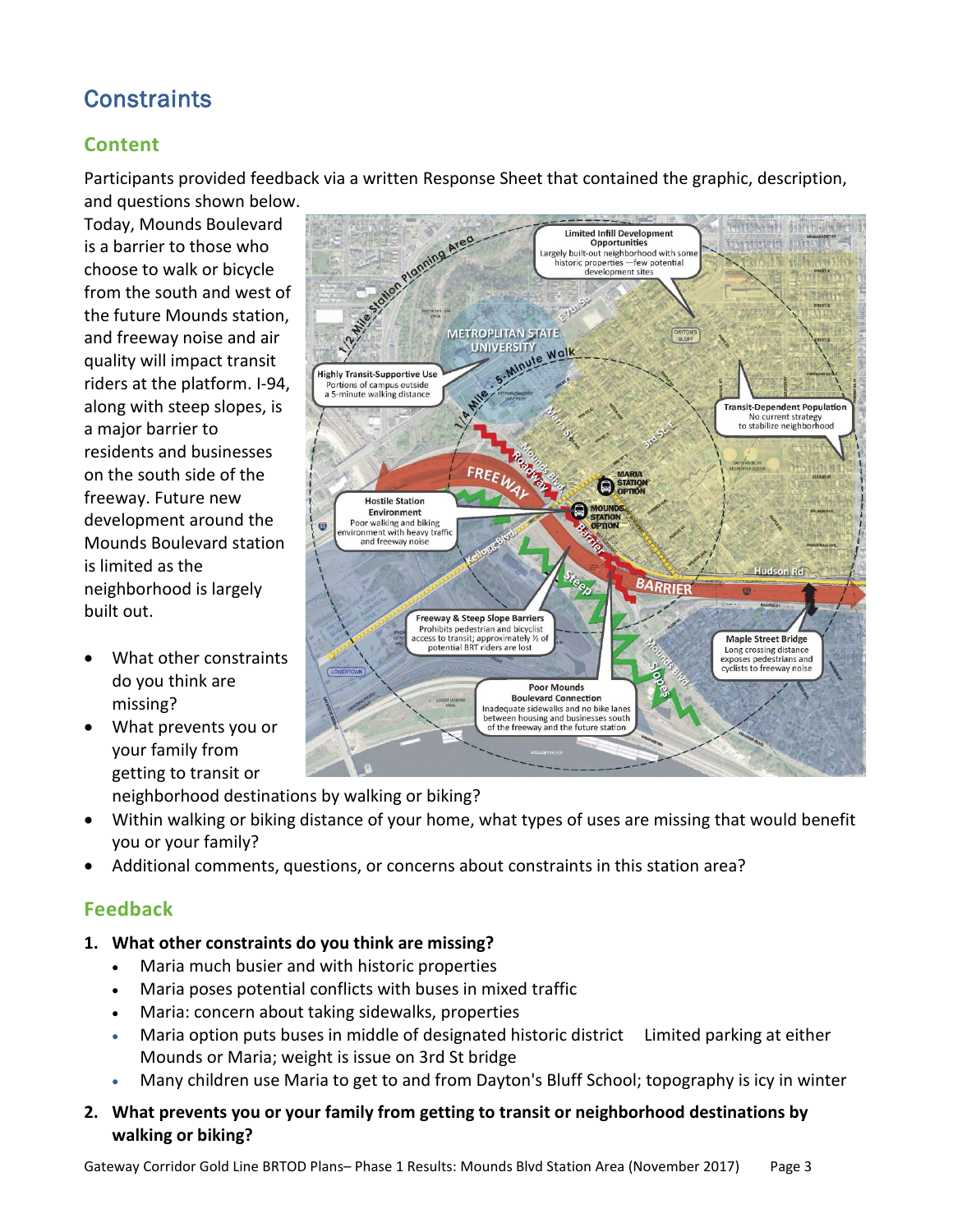- **Busy traffic**
- **3. Within walking or biking distance of your home, what types of uses are missing that would benefit you or your family?**
	- Maple pedestrian bridge us used a lot by kids to and from Dayton's Bluff School and Rec Center
	- More family restaurants, coffee shops
- **4. Additional comments, questions, or concerns about constraints in this station area?** 
	- Concerned about taking sidewalks and properties along Hudson; this is a tight neighborhood
	- Dedicated bus lanes on new Kellogg/3rd Street bridge
	- Don't forget cars, trucks in the multi-modal corridor
	- Snow management

### **Opportunities**

### **Content**

Participants provided feedback via a written Response Sheet that contained the graphic, description, and questions shown below.

For the future Mounds station area, there are many ways to improve walking and bicycling to transit, neighborhood destinations, and downtown St Paul. Future development or redevelopment at the intersection of Maria Street and 3<sup>rd</sup> Street E could provide a more pedestrian-friendly environment with the potential for additional goods and services uses to meet the daily needs of current and future residents.

- What other opportunities do you think are missing?
	- and Swede Hollow parks and the station • What kinds of improvements would encourage or support you to walk or bike to the BRT station and places in your neighborhood?



Gateway Corridor Gold Line BRTOD Plans– Phase 1 Results: Mounds Blvd Station Area (November 2017) Page 4